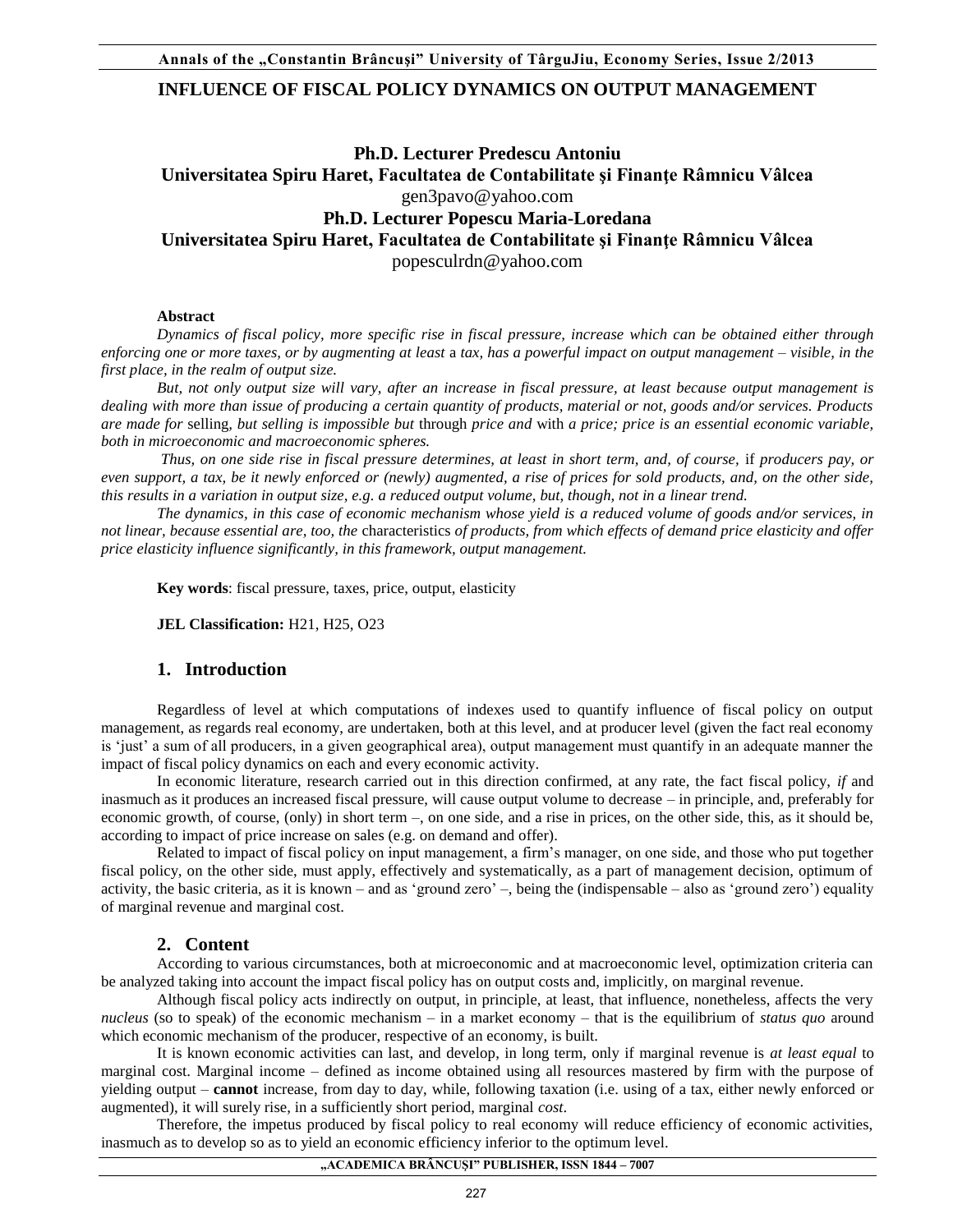#### **Annals of the "Constantin Brâncuşi" University of TârguJiu, Economy Series, Issue 2/2013**

This tax, or taxation, effect, named *efficiency loss of the tax* (*deadweight loss of the tax*), allows us to state this economic and financial principle: if fiscal policy does not support prerequisites needed for increasing taxpayers' incomes, in the long term, it will act, instead, as a brake for economic growth phenomenon [4].

A new tax, or a recently raised one, will alter, from a strategic point of view, behavior of both individuals and firms, from whose incomes a state will tap, directly or indirectly, a certain ratio, so as to make up for its own needs.

The rationale of producers' behavior is selling the yield of their activity, while the others – namely common consumers (which represent, ultimately, essential human component of producers' economic mechanism and national wealth) – cannot exist if they don't buy what producers' 'camp' offers for selling. Price, interface of all buying and selling acts through which economic growth becomes useful, being absorbed by real economy pays, in a proper sense of the word, a newly enforced tax, or its surplus.

This is nothing else but net (financial) impact of enforcing/augmenting a tax (or, more taxes, whose impacts would be convergent), namely tax value, or the amount of money state authorities collect through establishing taxes, levied on taxpayers' incomes.

As a result, gross impact is price paid by consumers – price which we shall label, therefrom, as *demand imposed price*  $(P_D)$  –, which will be supported through fiscal policy impact on companies' revenues, due to the fact they will *pay* tax to the state as a result of price increase (they will pay an amount equal to a ratio of price). Due to this perspective, price, the price cashed by producers – the same price  $!$  – can be labeled as *offer imposed price*  $(P_0)$ .

For producers, the price – whose value rose, being added value of average supported tax *per* output, so to speak – collected *in practical terms* is of a size smaller than (nominal) price, being deducted, from the latter, price ratio the state collects as tax (*per* product sold, in other words *per* price), which we denote as ΔPO; for consumers, the price they actually pay is higher, being that to it producers add the respective very price ratio – which, in this case, we label as  $\Delta P_C$ .

Thus, tax value – *per* unit of *sold* product –, as "residuary" of every transaction is equal to (P stands for initial price value – of a product or, respectively, of all goods and services produced by real economy) [2]:

$$
I_{mp} = P_C - P_O = (P + \Delta P_C) - (P - \Delta P_O) = \Delta P_C + \Delta P_O
$$
 (1)

**Incomes** obtained by producers out of output selling, amount of money the consumers earmark for buying products and which is subject to taxation can be considered as being a sum of two components [1]:

(1) 'net' profit *per* unit ( $\cong$  price), that is retail price;

(2) tax, supported/paid *through* collecting/paying price.

This latter component, both for producers and for consumers, is quantified in a similar manner: this is value of output, expressed in monetary units  $(\epsilon, \hat{s}, \text{sq}, \text{sq})$ , in other words whatever is collected/paid due to selling/buying of goods and/or services output consists of.

Thus, in order to compute total value of *paid* tax, this index (I<sub>mp</sub>) is quantified using the following formula:

$$
I_{mpT} = Q_1 \times \Delta P_C + Q_1 \times \Delta P_O = Q_1 \times (\Delta P_C + \Delta P_O)
$$
 (2),

where  $Q_1$  is output value *after* tax enforcement (or enforcement of taxes), or tax augmentation (respectively, augmentation of taxes).

If indexes of demand elasticity and offer elasticity are inserted in the above formula, it is possible to 'maximize utility' of  $P_{eimp}$  calculus. For this purpose, we use usual formula of demand elasticity, namely [3]:

$$
\eta_C = \frac{\frac{\Delta Q}{Q}}{\frac{\Delta P}{P}}, \text{rect} \quad \eta_C = \frac{\frac{\Delta Q}{Q}}{\frac{\Delta P_C}{P_C}} = \frac{\frac{\Delta Q}{Q}}{\frac{\Delta P_C}{P}} = \frac{\Delta Q}{\Delta P_C} \cdot \frac{P}{Q}
$$
(3).

Similarly, formula of offer elasticity is the following:

$$
\eta_{\rm O} = \frac{\Delta Q}{\Delta P_{\rm O}} \cdot \frac{P}{Q} \tag{4}
$$

$$
\Rightarrow \begin{cases} \Delta P_{\rm C} = \frac{\Delta Q}{\eta_{\rm C}} \cdot \frac{P}{Q} \\ \Delta P_{\rm O} = \frac{\Delta Q}{\eta_{\rm O}} \cdot \frac{P}{Q} \end{cases}
$$
 (5).

Thus: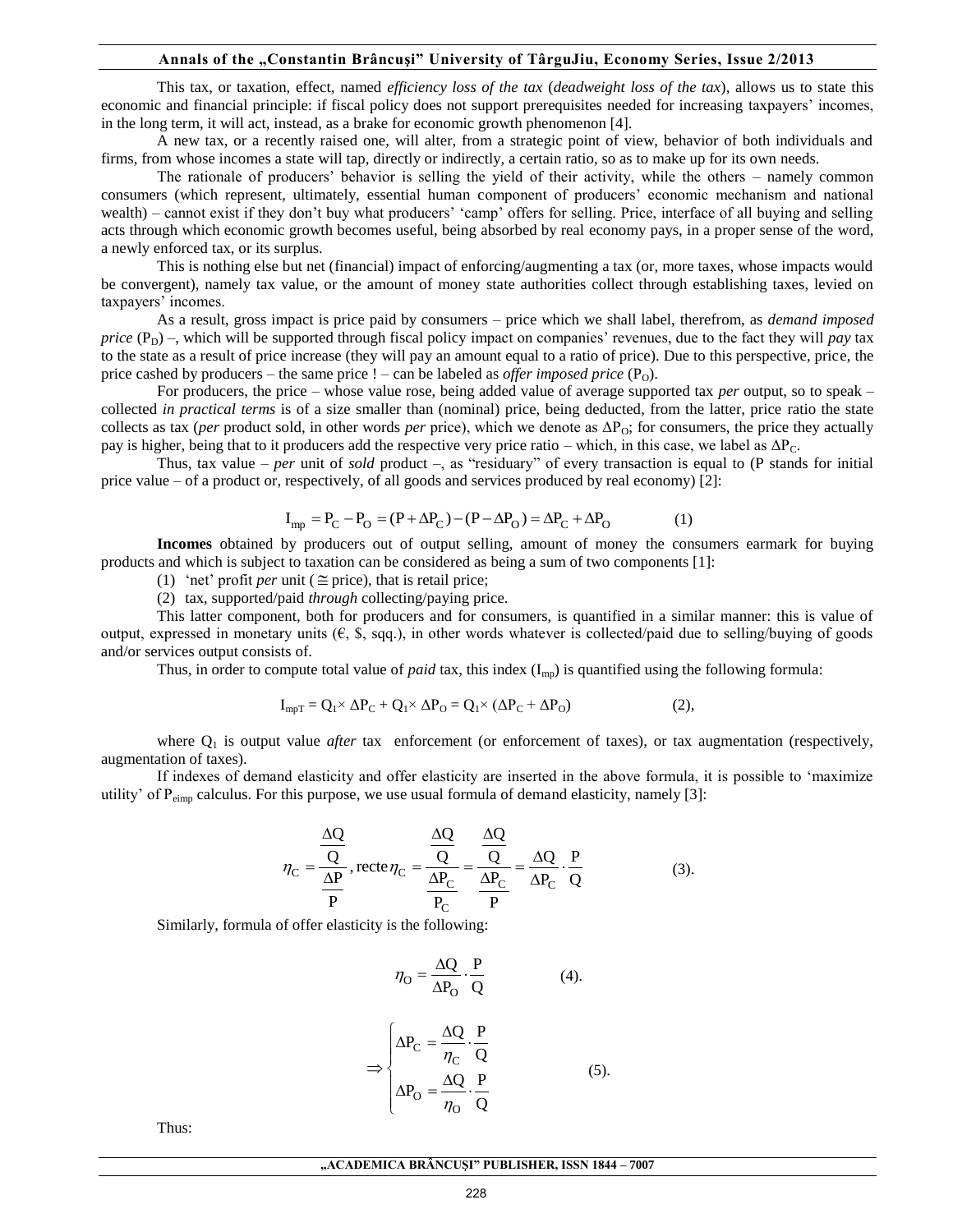**Annals of the "Constantin Brâncuşi" University of TârguJiu, Economy Series, Issue 2/2013**

and **of the**, Constantin Brañcuși" University of Târgulju, Economy Series, Issue 2/201.

\n
$$
I_{mp} = \Delta P_C + \Delta P_O = \frac{\Delta Q}{\eta_C} \cdot \frac{P}{Q} + \frac{\Delta Q}{\eta_O} \cdot \frac{P}{Q} = \frac{\Delta Q \cdot P \cdot \eta_O + \Delta Q \cdot P \cdot \eta_C}{\eta_C \cdot \eta_O \cdot Q} = \frac{P \cdot \Delta Q \cdot (\eta_C + \eta_O)}{\eta_C \cdot \eta_O \cdot Q} \tag{6}
$$
\n
$$
\Rightarrow \Delta Q = \frac{I_{mp} \cdot Q \cdot \eta_C \cdot \eta_O}{P \cdot (\eta_C + \eta_O)} \tag{7}
$$

Formula expressed above is relevant from more than one point of view. Firstly, output management – whether at producer's level, and even more so at level of *economic growth management* – must contain, clearly, if and where it does not contain *yet*, simultaneous analysis of output/economic growth dynamics, respective of price dynamics (or, as regards real economy, all prices of goods and services it produced).

But, there is more to it: levels of both price elasticity of demand and price elasticity of supply – at least for *a* product – are essential in order to quantify value of decrease in output as result of enforcing a new tax, or augmenting an existing one. In fact, the formula used in this paper is a mathematical 'picture' of all these *visible* dynamics: it is so, due to the fact it states a fiscal policy dynamics akin to the type analyzed here cannot materialize but in a decrease in output (among other important effects), regardless of it being producer's or **economic growth**.

**EVALUAT FOR A CANNET CONSULTERT** (**ACC**)  $\frac{1}{\sqrt{6}}$   $\frac{1}{\sqrt{6}}$   $\frac{1}{\sqrt{6}}$   $\frac{1}{\sqrt{6}}$   $\frac{1}{\sqrt{6}}$   $\frac{1}{\sqrt{6}}$   $\frac{1}{\sqrt{6}}$   $\frac{1}{\sqrt{6}}$   $\frac{1}{\sqrt{6}}$   $\frac{1}{\sqrt{6}}$   $\frac{1}{\sqrt{6}}$   $\frac{1}{\sqrt{6}}$   $\frac{1}{\sqrt{6}}$   $\frac{1}{\sqrt{6$ In fact, more than holding a simple arithmetic relevance, price elasticity of demand and, respectively, of supply prove, if need be, a fact often overlooked in an average analysis of fiscal policy impact (e.g. as regards taxes for which firms act as payers – and, in practice, *not* as persons bearing their effects) on real economy – and/or on firms: fiscal policy impact is influenced *also* by a factor, in effect extra-economic, 'objective' – or even *objective* –, and almost completely, if not 100%, impossible to alter, or pass over, that is the (e.g. physical) characteristics of products – precisely, regarding more goods rather than services.

Price elasticity of demand, on one side, and price elasticity of supply, on the other side are indexes used to compute resultant of two forces, if one can denote those in this manner, namely goods' characteristics and (psychological) 'replication' of consumers to efforts carried out in order to correlate, or at least to try and correlate those characteristics with their own needs. It can be observed, from the first moment, already, that fiscal policy impact, when consumers must bear consumption taxes, is, simultaneously:

I. outside producer's control;

II. (more or less) outside consumer's control.

If the firm – or the economy – needs an economic climate in order to grow in the long, as management prerequisite, impact of such a fiscal evolution can be very heavy. In order to illustrate this, an example is more than welcomed, that is an example about how to quantify the index central to this paper when a price increase is recorded for a product whose price increase distorts each and every corner of real economy – gasoline (exactly unleaded gasoline).

As regards unleaded gasoline, values of price elasticity of demand  $(\eta_c)$  and price elasticity of supply  $(\eta_o)$ , respectively, in the long term – this being our (*sound*) example –, are the following [5]:

- $\eta_c = 0.70;$
- $\eta_0 = 0.24$ .

In these conditions, value of index quantifying size of decrease in output (of unleaded gasoline) can be quantified starting from this point:

$$
\Delta Q = 0,178 \cdot \frac{I_{mp} \cdot Q}{P}.
$$
 (8)

This result is clear in itself, and so its implications – for unleaded gasoline, but also for any other product, in general: price elasticity of demand and price elasticity of supply are economic phenomena due to which, *automatically*, a decrease in output will be, for output management, respective either for firm management, or for management of real economy, bearable or not so bearable, or even severe, depending on 'objective' characteristics of the respective products.

One, and especially a manager, has to take into account, therefore, the fact not all is controllable by managers, no matter what is their economic level.

#### **3. Conclusions**

The economic and mathematic index used by us in order to circumscribe size of decrease in (goods or services) output, as a result of what might be called 'intensive use' of fiscal policy, due to efficiency loss of the tax, is surely useful for optimizing management decision making.

What should not be forgotten is the fact fiscal policy, through impulses it sends in economy, has capacity of reducing efficiency of economic processes, at microeconomic level and macroeconomic level – or 'only' output, and, as a consequence, price, size. This fact can be easily observed especially in impact a product, for example – that is, for *emphasis* – essential both for producers and for consumers, in short for real economy as a whole.